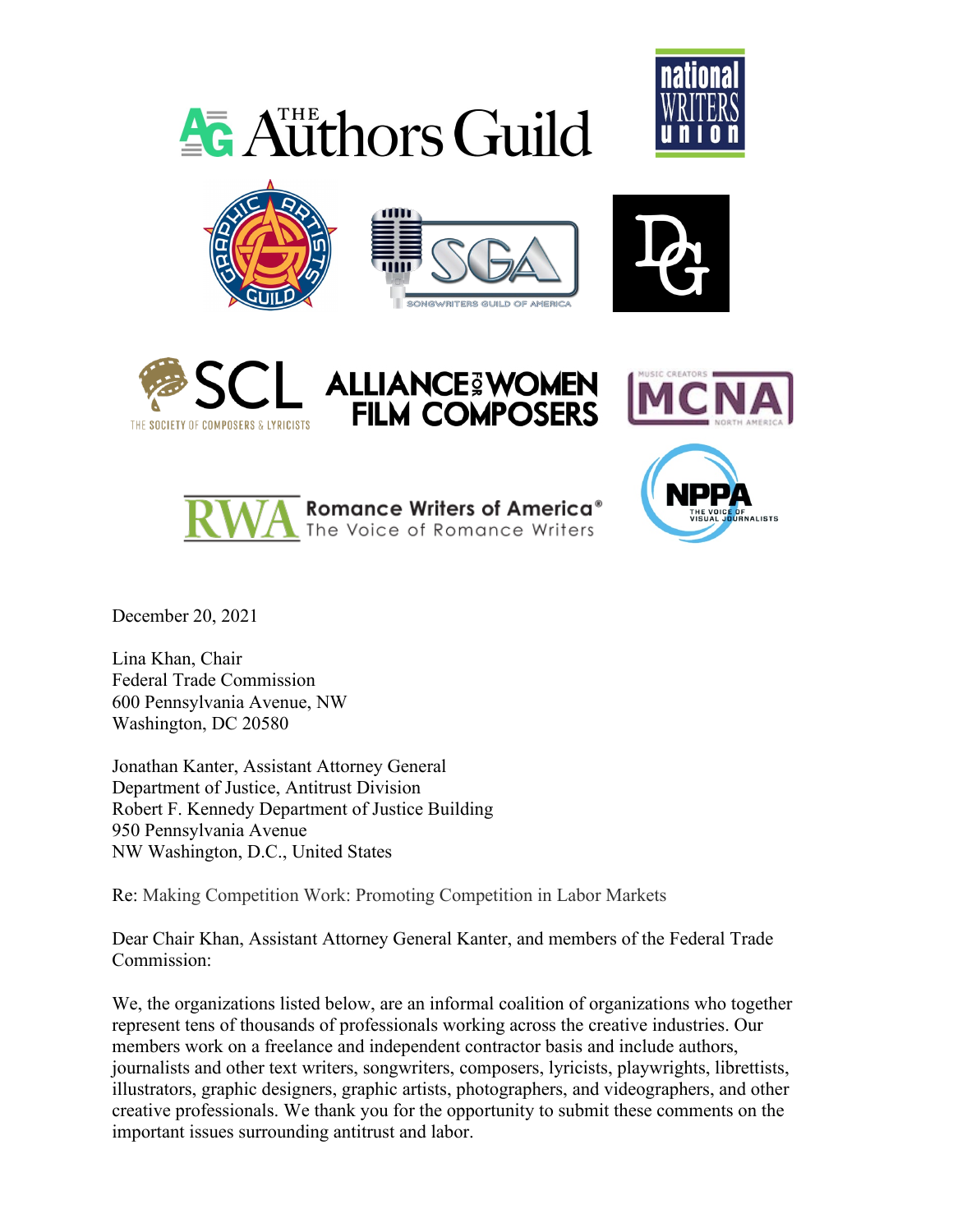### **Who We Are**

Our coalition is composed of the following organizations:

**The Authors Guild** is a national non-profit association of over 12,000 professional, published writers of all genres including historians, biographers, academicians, journalists, and other writers of nonfiction and fiction. Among our members are historians, biographers, poets, novelists, and freelance journalists of every political persuasion. Authors Guild members create the works that fill our bookstores and libraries: literary landmarks, bestsellers and countless valuable and culturally significant works that never reach the bestseller lists. We have counted among our ranks winners of every major literary award, including the Nobel Prize and National Book Award. The Authors Guild defends and promotes the rights of all authors to write without interference or threat, and to receive fair compensation for their work. For over a century, we have vigorously represented authors' concerns in Washington D.C. We educate and advise Congress and federal agencies on legislation that would help—or harm—authors. We develop and shepherd legislation.

**The Alliance for Women Film Composers** (AWFC) is a community of composers and colleagues who strive to support and celebrate the work of women composers through advocacy and education. This visibility is important to herald in equality amongst our industry and bring diverse voices to film, television, video games and multimedia projects. We are proud to host the first ever directory of women film composers allowing filmmakers and decision makers the opportunity to discover new talent. The AWFC was founded in 2014 by Laura Karpman, Miriam Cutler, Lolita Ritmanis and Chandler Poling out of a need and desire to raise visibility and create opportunity for female composers. Although women composers have always been writing and creating music, they have historically been overlooked and kept invisible. The AWFC set out to change the landscape of equity in music for visual media. By creating a directory, events, performances, gatherings, advocacy, and partnerships, the AWFC has begun to shift the tide of equity in Hollywood and beyond.

**The Dramatists Guild of America** (DGA) is the national, professional membership trade association of theatre writers including playwrights, composers, lyricists, and librettists. Since The Guild's founding in 1919, its mission has been to aid dramatists in protecting both the artistic and economic integrity of their work through education, advocacy, opportunity, and community. The Guild assists its 8000+ members in developing both their artistic and business skills through its many services and resources, and is an aggressive public advocate for dramatists' interests, speaking out on issues that affect the role of dramatic authors in the theatre and in society in general. The Guild is governed by a board of directors elected from its membership. Our current officers are Amanda Green (President), Branden Jacobs-Jenkins (Vice-President), Kristoffer Diaz (Secretary) and Christine Toy Johnson (Treasurer). Past presidents have included Richard Rodgers, Oscar Hammerstein II, Moss Hart, Alan Jay Lerner, Robert Sherwood, Robert Anderson, Frank Gilroy, Peter Stone, Stephen Sondheim, John Weidman, Stephen Schwartz, and Doug Wright.

**Graphic Artists Guild, Inc.** has advocated on behalf of illustrators, graphic designers, and other graphic artists for fifty years. The Guild educates graphic artists on best practices through webinars, Guild e-news, resource articles, and meetups. The *Graphic Artists Guild Handbook: Pricing & Ethical Guidelines* raises industry standards and provides graphic artists and their clients guidance on best practices and pricing standards.

**Music Creators of North America** (MCNA) is an alliance of independent songwriter and composer organizations that advocates and educates on behalf of North America's music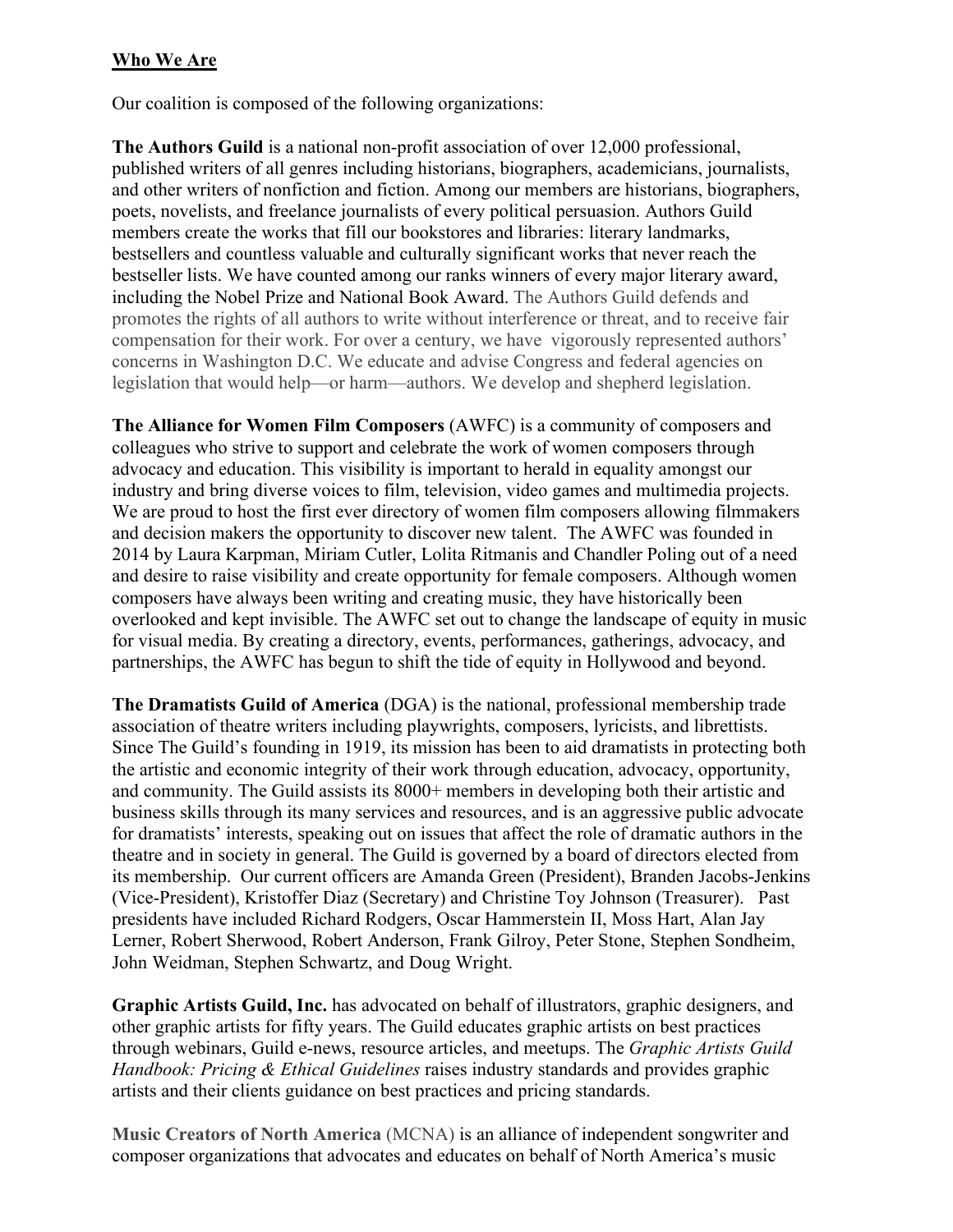creator community. As the internationally recognized voice of American and Canadian songwriters and composers, MCNA, through its affiliation with the International Council of Music Creators (CIAM), is part of a coalition that represents the professional interests and aspirations of more than half a million creators across Africa, Asia, Austral-Asia, North and South America, and Europe.

**The National Press Photographers Association** (NPPA) is a 501(c)(6) non-profit organization dedicated to the advancement of visual journalism in its creation, editing and distribution. NPPA's members include television and still photographers, editors, students, and representatives of businesses that serve the visual journalism industry. Since its founding in 1946, the NPPA has vigorously promoted and advocated for the copyrights of journalists as well as defended the First Amendment freedoms of the press and speech in all its forms, especially as it relates to visual journalism.

**National Writers Union** (NWU) is an independent national labor union that advocates for freelance and contract writers and media workers. The NWU includes local chapters as well as at-large members nationwide and abroad. The NWU works to advance the economic conditions of writers and media workers in all genres, media, and formats. NWU membership includes, among others, journalists, fiction and nonfiction book authors, poets, novelists, playwrights, editors, academic writers, business and technical writers, website and e-mail newsletter content providers, bloggers, social media producers, podcasters, videographers, illustrators, photographers, graphic artists, and other digital media workers. The NWU is a member of the International Federation of Journalists, the world's largest organization of journalists, and of the International Authors Forum. As an organization of digital media workers, our concern is with the livelihoods of individual creators.

**Romance Writers of America** (RWA), founded in 1980, is a nonprofit trade association, with a membership of more than 4,000 romance writers and related industry professionals, whose mission is to advance the professional interests of career-focused romance writers through networking and advocacy. RWA works to support the efforts of its members to earn a living, to make a full-time career out of writing romance—or a part-time one that supplements his/her main income.

**Society of Composers & Lyricists (**SCL) is the premier US organization for music creators working in all forms of visual media (including film, television, video games, and musical theatre). It has a membership of over 2,000 professional composers and lyricists, and is a founding co-member—along with SGA and other independent music creator groups-- of MCNA.

**The Songwriters Guild of America** (SGA) is the longest established and largest music creator advocacy and copyright administrative organization in the United States run solely by and for songwriters, composers, and their heirs. Its positions are reasoned and formulated independently and solely in the interests of music creators, without financial influence or other undue interference from parties whose interests vary from or are in conflict with those of songwriters, composers, and other authors of creative works. Established in 1931, SGA has for 90 years successfully operated with a two-word mission statement: "Protect Songwriters," and continues to do so throughout the United States and the world. SGA's organizational membership stands at approximately 4500 members.

#### **Grossly Imbalanced Bargaining Power in our Industries Affects the Earnings and Working Conditions of Our Respective Members.**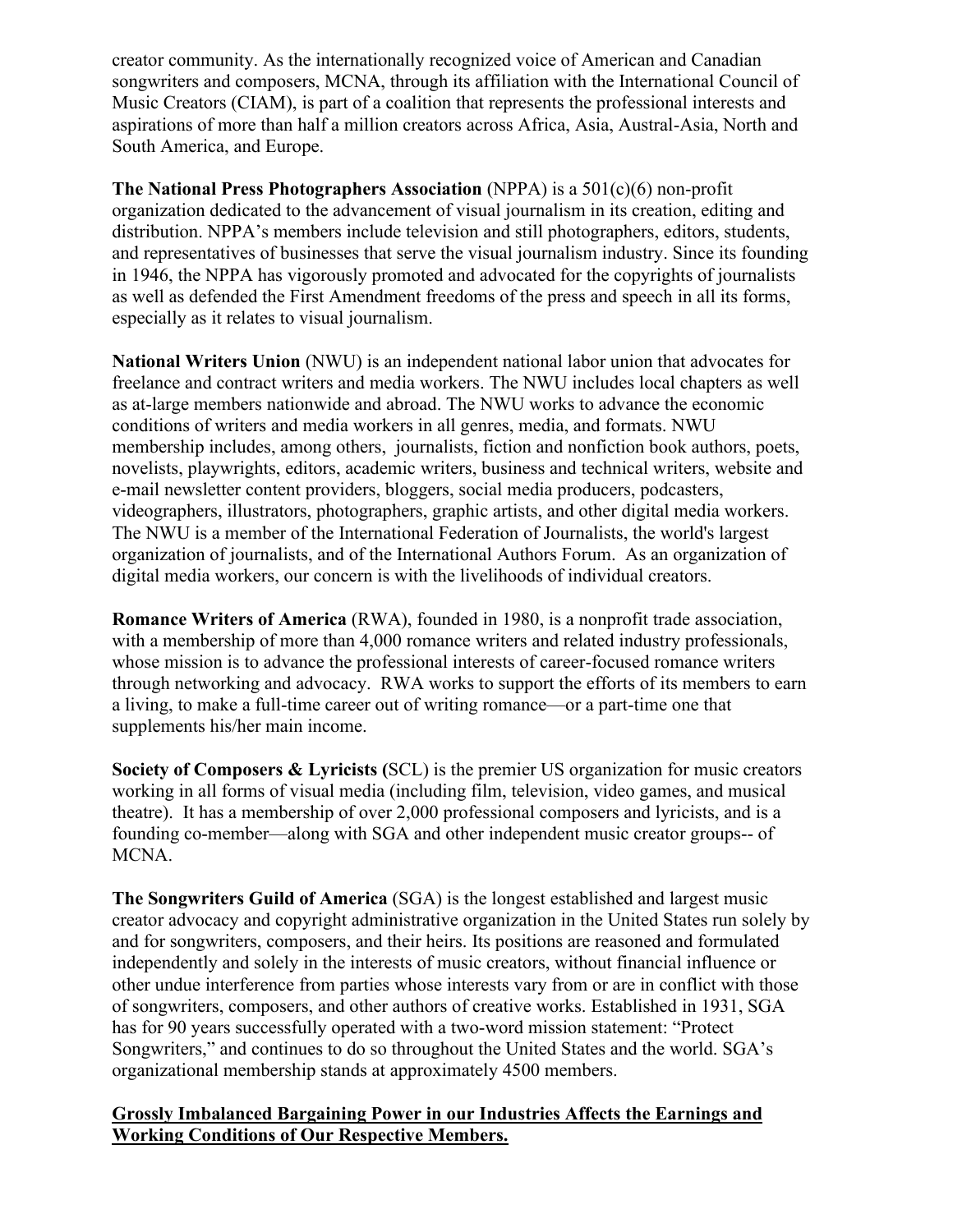Freelance creative professionals all share one thing in common: they are workers who provide their labor to bring artistic beauty, ideas, expertise, and insight to us all, and they do this with no employee protections, no benefits, no minimum wages, no ability to collect unemployment benefits, and negligible ability to negotiate their contracts. Most of these workers are grossly underpaid, although they create the very foundation and reason for the existence of the core copyright and creative industries—publishing, film, music, software, newspapers, and magazines—which together add more than \$1.5 trillion in annual value to the U.S. GDP, and about 7.41% of the U.S. economy, and directly employ more than six million workers.<sup>[1](#page-3-0)</sup>

In today's marketplace, these workers face myriad challenges, and the Federal Trade Commission and the Department of Justice's inquiry into the intersection of antitrust and labor law casts much-needed light on these struggles.

Antitrust laws, as well as our members' lack of collective bargaining rights, directly affect our members' ability to earn a sustainable living through their creative work. In most creative fields today, industry consolidation and the domination of a handful of online distributors has vested excessive market power in the purchasers, publishers, and distributors of creative works, resulting in a grotesquely imbalanced marketplace that negatively impacts the advance of both commerce and culture to the detriment of creators and consumers alike.

The result is that these few and dominant corporate monopsonies are able to force unfair terms on individual creators and extract from the marketplace far more than their fair share, while the individuals who labor to bring creative work into the world are offered unfair terms, which they generally accept because they cannot hope to even minimally profit from their work otherwise. Meanwhile, smaller entities that try to compete with the monopsonies and attract talent with more favorable terms inevitably fail because they cannot sustainably compete with the dominant firms. And once the outsize player(s) in a particular creative industry adopt new terms that disfavor the creators, their midsize "competitors" are quickly forced by marketplace necessity to follow behind. This race to the bottom leaves creators with no choices but the swallow the newer, increasingly unfair terms, or to abandon their careers to pursue other ways to earn a sustainable living. Creators who attempt to attempt to escape the monopsonies in their sectors by distributing on their own work face an equal or greater imbalance of bargaining power in dealing with the handful of dominant digital distribution and monetization platforms.

While the specifics differ from industry to industry, many creative professionals do not even earn the equivalent of minimum wage, while their publishers and distributors demand more and more exclusive rights for the same amount of compensation, to the point that most creators can no longer sell rights for different uses to separate entities (and thereby earn additional fees), as was contemplated by the 1976 Copyright Act. As a result, in the last decade or so, freelance creators' pay in most sectors of the creative economy has decreased dramatically, even as the revenues produced for others by the use of their works has skyrocketed. For instance, authors used to be able to sell audio books to audio book publishers as a way to earn additional money. Now, most major book publishers demand

<span id="page-3-0"></span><sup>1</sup> *Copyright Industries in the U.S. Economy: The 2020 Report*, by Robert Stoner and Jéssica Dutra of Economists Incorporated, prepared for the International Intellectual Property Alliance (IIPA), (December 2020), at 4, [https://www.iipa.org/files/uploads/2020/12/2020-IIPA-Report-FINAL-web.pdf.](https://www.iipa.org/files/uploads/2020/12/2020-IIPA-Report-FINAL-web.pdf)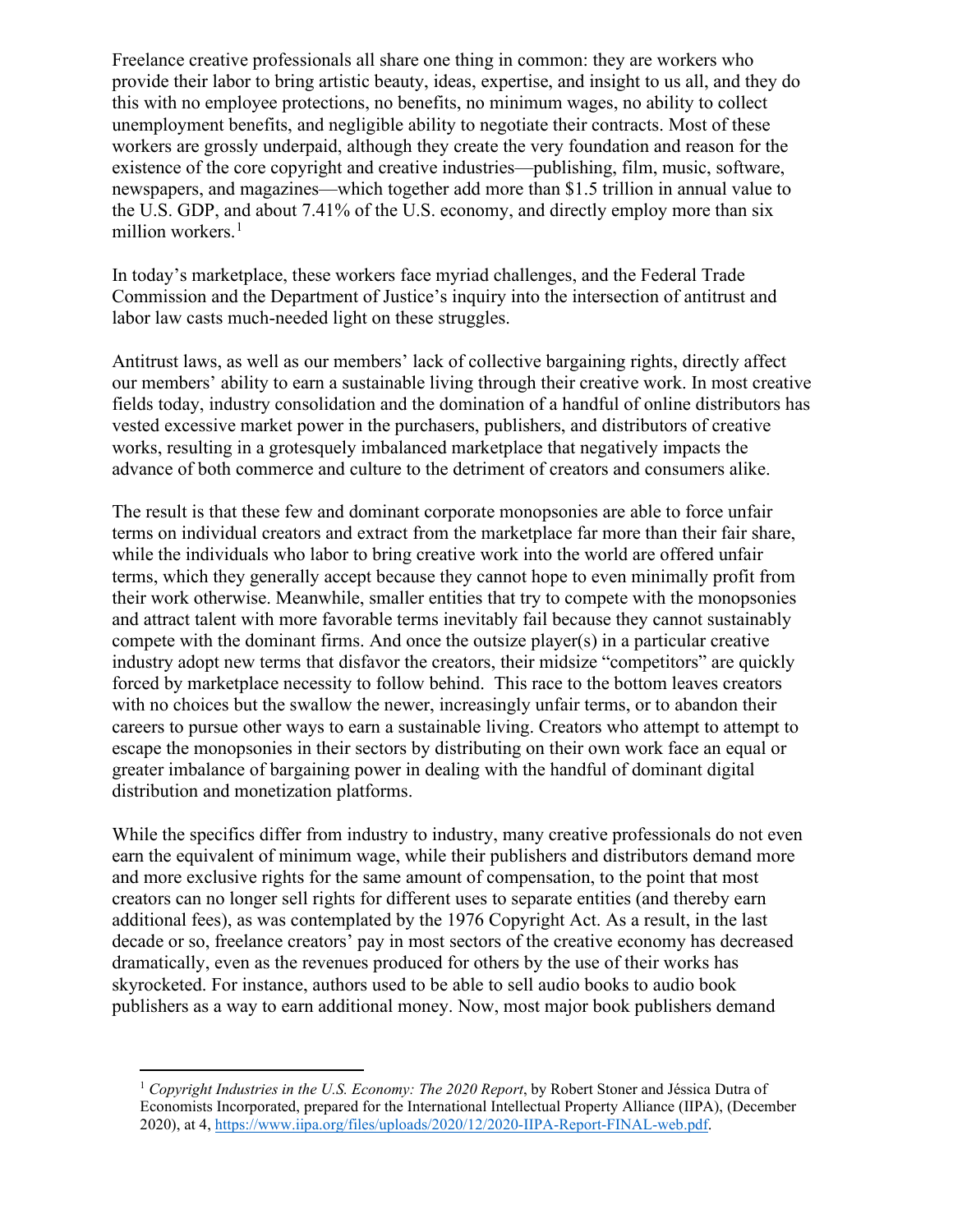audiobook rights coupled with the book publishing rights, increasing the publishers' income streams while depriving creators of their own bargaining and earning opportunities.

Enormous downstream pressure from internet monopsonies and monopolies has shrunk the number of buyers (and competition) for creative works. This lack of competition has of course increased the bargaining power of representatives and middle marketers, leading in turn to a gradual erosion of contractual protections, benefits, and income for creators. This trend, as shown below, extends across the various creative sectors. What's more, the same internet platforms that disrupted and reconfigured the markets with complete impunity are now also creating their own publishing and production entities, directly competing with established publishers, record companies, image licensors, self-published creators, and other businesses engaged in artistic and cultural endeavors. These conglomerates then favor use of their own works on their platforms while increasing the pressure on creators to acquiesce to diminished terms of remuneration, thus further artificially depressing earning power.

Much has been made of the recent legal protections provided to "gig" workers in today's economy, but creative freelance workers are the original underpaid gig workers—they work on a freelance basis for a defined set of publishers and distributors that provide standard contracts and low pay. Like traditional employees, these workers earn their livings by providing labor to the companies that hire them; they are not on an equal footing to negotiate the terms on which they provide services and licenses. Publishers and distributors generally, and increasingly, give individual creators contracts of adhesion to sign on an essentially takeit-or-leave-it basis, with little or no ability to negotiate better terms. Parity will not be achieved in these labor markets unless and until the individual creators in each field are clearly allowed to negotiate and act collectively with their de facto employers: publishers and distributors.

The labor and antitrust laws have been applied to creative workers as though they are businesses with the ability to negotiate freely and on an even footing with the buyers of their services and creative works – a marketplace fiction with economically lethal consequences. Since many creative professionals work under independent contractor agreements, and are classified as independent contractors rather than employees, they do not have the collective bargaining rights and other common employment benefits and face potential liability under the antitrust laws from acting together, in concert, to say "no" to certain terms, demand better pay, or boycott bad actors.

The members of our organizations desperately need the ability to collectively demand better treatment and terms for their work from those they work for. They need the ability to act together to say "no" to certain terms, demand minimums and better pay, and to boycott bad actors without risking suit for antitrust violations.

This is our coalition's top legislative priority in the near term. As such, we have drafted suggested legislative changes to the NLRA, a free-standing antitrust exemption bill, as well as amendments to the PRO Act, should it become a potential candidate for enactment at some point in the future. Each of these proposals would give creative professionals the leverage they need to negotiate more fairly in a market dominated by a few large companies and internet platforms for whom the playing field is outrageously and favorably tilted. We respectfully ask that you consider our proposals, and work with us to help craft legislation that will bring more parity to the freelance creative workforce. In short, we seek your help in closing what is now a grotesque value gap between the pittance in remuneration earned by the creators of artistic works, compared with the billions of dollars in revenues and equity value gleaned by those who dominantly market and distribute such works to the public.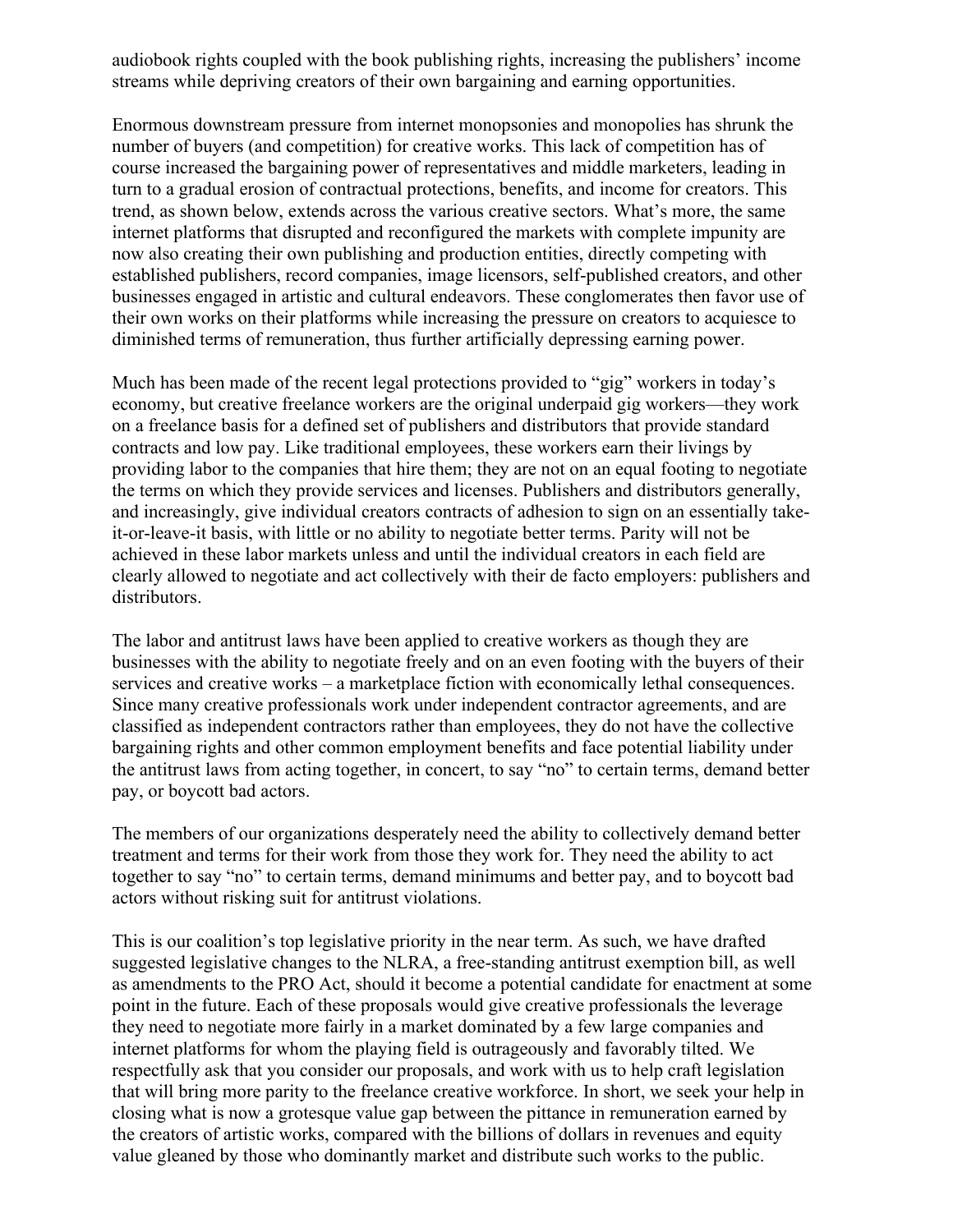We thank the agencies for undertaking this inquiry, and hope that the following comments on labor conditions in the creative economy will help drive changes to make it more efficient and equitable for workers.

### **Conditions Affecting the Various Sectors of the Creative Economy**

## **a. Book Publishing**

Despite having started with extremely one-sided agreements favoring publishers, book authors have seen their contract terms worsen and their rights under publishing contracts deteriorate even further in the last two decades of the "Digital Age." Publishers in general are increasingly defraying the costs of doing business in the new tech-dominated ecosystem (where the mega internet monopolies starve publishers by extracting an excessive portion of overall industry margins for their own benefit) by paying authors smaller advances and diminished royalties—only 25% of net for audiobook and ebook sales (compared to what traditionally was approximately 50% of net profit) and a half or one-third royalty for deeply discounted products or special sales to non-traditional outlets; and an increasing number of publishers are paying royalties for print books on "net receipts" instead of the book's list price (amounting to approximately half a traditional royalty rate) or paying a reduced percentage for "bundled" sales or subscription sales, as well as other cuts to authors' incomes. A few high-profile, best-selling authors and their agents are able to push back to some extent against these worsening terms, but the vast majority of authors, with or without agents, have no leverage against their publishers to negotiate changes. The writer is simply told, "that is the way it is now."

The fact is that there is no longer meaningful, two-way bargaining between authors and publishers. Most authors' bargaining power in today's publishing economy is virtually nonexistent. Walking away from an unfair contract is not an option either, because when one major publisher changes its contract terms against authors' interests, the others inevitably follow. While traditional publishers at least give lip service to negotiating by allowing certain terms to be tweaked around the edges of the employers' standard forms, tech-based publishing platforms, such as Amazon's Kindle and Audible platforms don't even make a pretense of negotiation; they give authors click-through agreements. Indeed, the distribution of self-published ebooks and audiobooks is overwhelmingly dominated by one company, Amazon.

In recent years, the Authors Guild and NWU have strenuously fought back against a number of unfair standard terms in the publishing industry, but publishers generally have refused to budge. The Authors Guild has pushed for higher ebook and audiobook rates (authors earn only 25% of the publisher's profits from audio and ebooks, as opposed to theoretically 50% of the profits for print); objected to "deep discount" clauses whereby publishers sell books to retailers at less than half the suggested retail price and reduce author royalties from those sales; and it has challenged publishers' demands for audiobook rights in addition to print and ebook rights. NWU has offered similar advice to its members in their individual "negotiations" with book, audiobook, and ebook publishers. Yet, the publishers have not budged on these terms. As organizations representing freelance writers, we understand that we are prohibited by antitrust law from organizing boycotts or asking our members to collectively demand certain minimum rates or other financial terms.

Writing as a profession is in grave danger for all but the top sellers. A 2018 survey of authors by the Authors Guild—the largest survey of writing-related earnings by U.S. authors ever conducted—found that mean author writing incomes were just \$20,300, and less than half of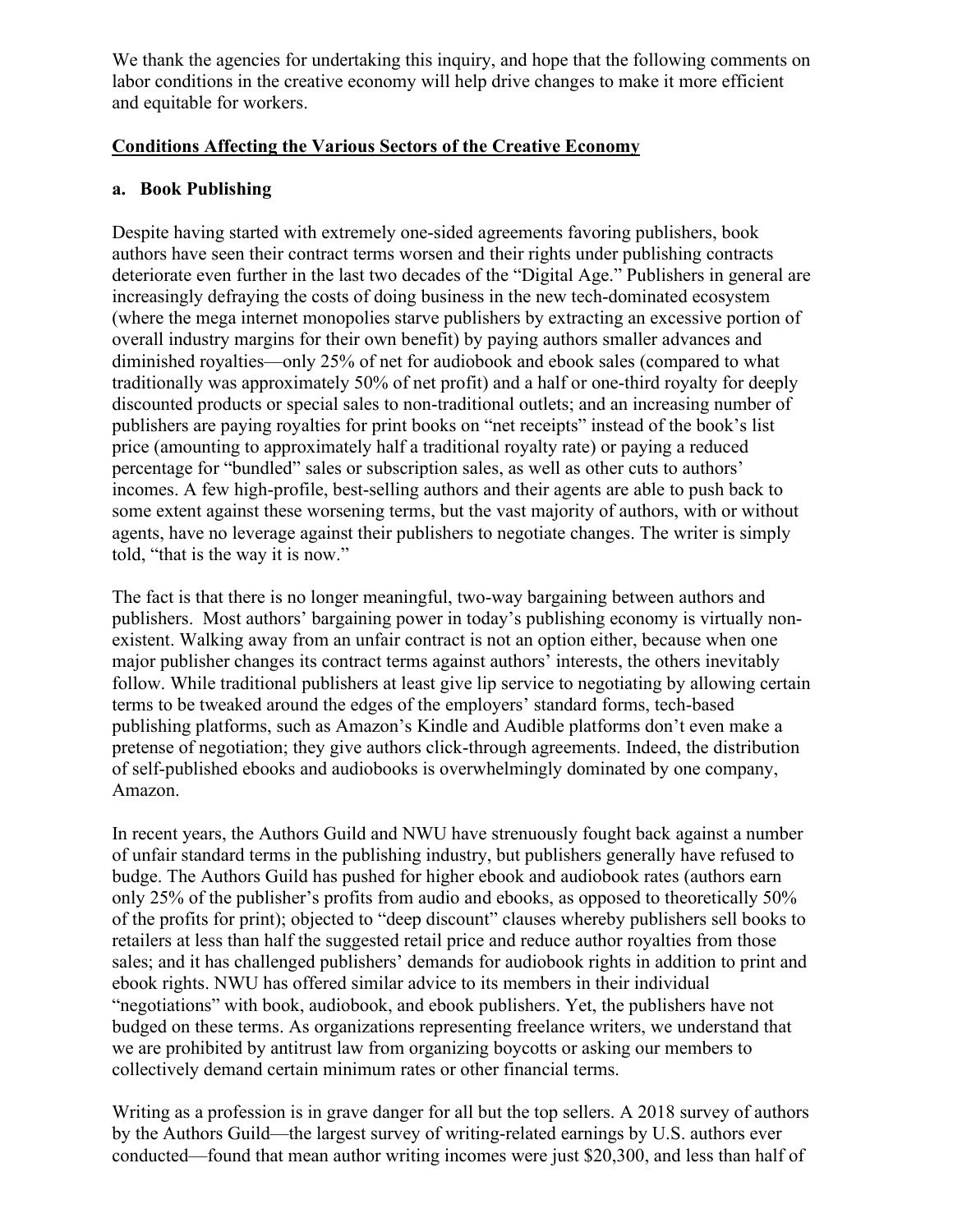that is from their books. More than half (54%) of full-time authors surveyed earned less than the federal poverty threshold of \$12,488 from their writing, and an alarming 23% of full-time professional authors reported earning zero income from books in the prior year. Literary authors suffered the greatest decline in incomes with a 46% drop in their book-related income in just four years, from 2013 to 2017. This means that many talented writers are no longer entering the profession and many who have written for their livelihood for decades are leaving the field and not writing anymore or as much. It is censorship by impoverishment.

The cause of this precipitous decline in writing-related earnings isn't—as some claim—that people are reading less. As a culture, we are more literate than ever before and have more ways to access books. Moreover, strong revenues reported by major publishers show that publishing remains profitable for market participants, other than the writers who provide the reason for its existence. A majority of the unfair terms in publishing and distribution contracts, such as low ebook and audio rates and deep discount clauses, are arguably downstream effects of internet platforms making inroads in publishing and squeezing out traditional actors. While no one wants to see publishers suffer either, as they are essential for getting many books to market, giving creators collective bargaining would put sufficient pressure on the publishing industry as a whole to make the ecosystem work for everyone and not just the big corporations.

#### b. **Journalism and Other Freelance Writing**

As is well-known, U.S. newspaper and magazine publishers have suffered severe losses of advertising revenue in the last two decades due to online ad revenue moving to news aggregators such as Facebook and Google – where most news is now read. Unfortunately, journalists have increasingly borne the brunt of the losses in the newsprint industry. Newspapers and magazines have laid off staff in droves and rely increasingly on freelancers; and at the same time most publications have decreased rates paid to freelancers. [2](#page-6-0) Loss of journalism jobs and incomes means that there are fewer journalists reporting and collecting real news and writing original stories, and so the American public has less access to factbased news reporting, especially on the local level.

The pandemic has only accelerated these trends with as many as ninety local news outlets closing their doors or merging. This in turn led to further losses for freelance writers. According to surveys conducted by the Authors Guild to assess the pandemic's impact on author incomes, loss of freelance journalism work was the second-most common reason cited by authors for the slump in their incomes last year – over 70% of those surveyed had lost significant income due to the pandemic and on average lost almost half of their regular prepandemic income.[3](#page-6-1)

Like book authors, freelance writers, and journalists, including visual journalists, have been forced to give up more rights for less pay. Major U.S. newspapers used to request only the right to publish freelance articles in print in their newspapers; but with the advent of

<span id="page-6-0"></span> $2$  According to the nonpartisan Pew Center for Research, press publisher advertising revenues have fallen from approximately \$50 billion in 2005 to an estimated \$8.8 billion in 2020. Pew Research Center, Newspaper Fact Sheet, http://www.journalism.org/fact-sheet/newspapers/

<span id="page-6-1"></span> $3$  Newsroom staff dropped by 40% from 2008 to 2019. Overall, newsroom employment dwindled from 114,000 employed journalists in 2008 to only 85,000 last year, a drop of more than 26%. As a consequence of the shrinking advertising market, scores of newspapers and magazines have been forced to shutter—one in five since 2008 and an estimated 2,100 since 2004—or otherwise consolidated under large national media holdings, creating vast news deserts and depriving communities of much-needed transparency at the local level.<https://www.usnewsdeserts.com/#1536249049294-115f3533-f5e9>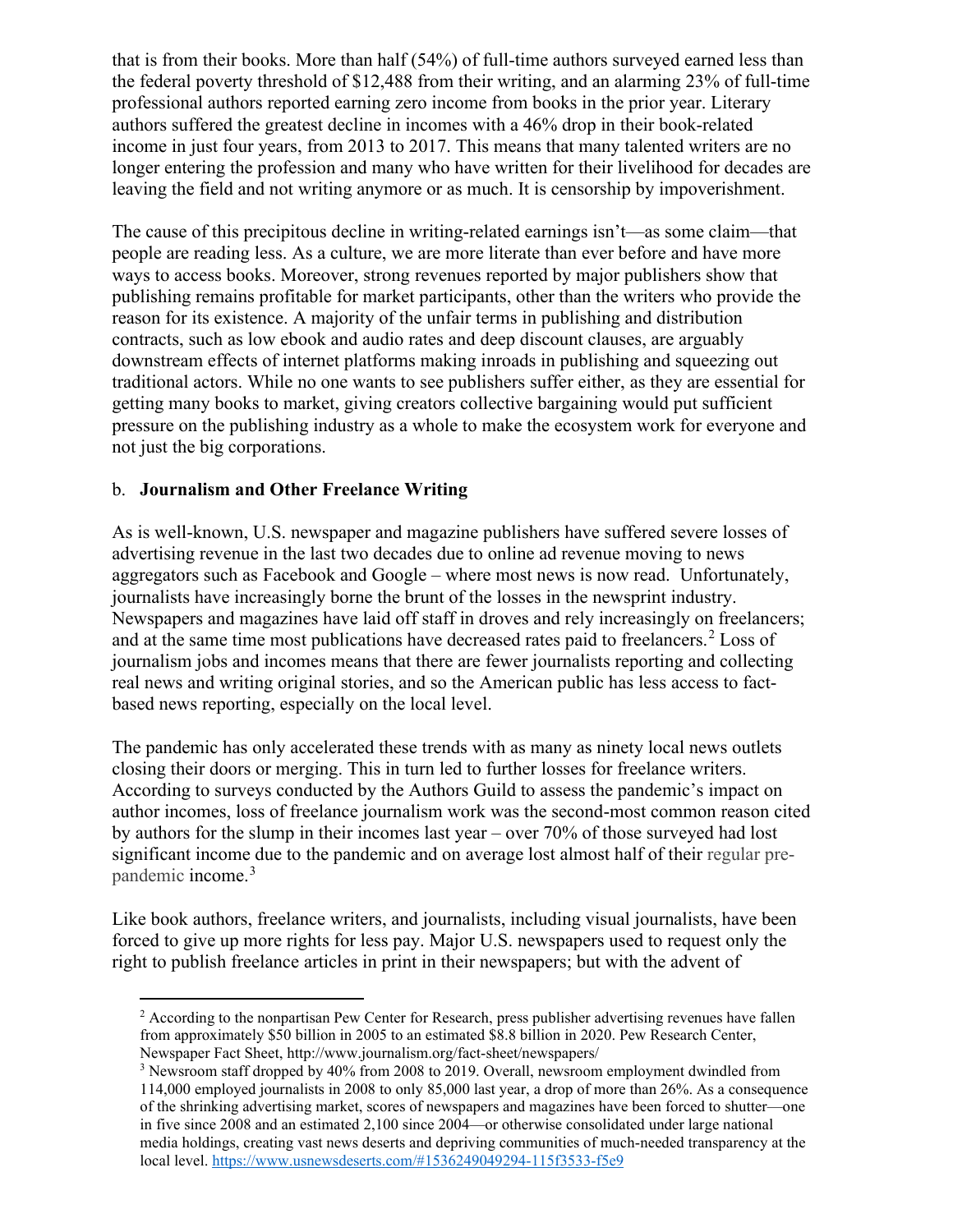electronic media, news publishers and magazines started requiring electronic rights as well, and some now require the journalists to assign them the entire copyright in the work. Visual journalists are forced to grant sublicenses to vast extended client networks—publications who used to contact photographers directly for additional uses now pay flat fees or subscriptions that leave all of the profit to the publishing company. Today, the largest news services insist on all rights in all media in perpetuity—but do not pay extra for those rights. Journalists working for many publications no longer can earn separate revenue from audio (podcast), audiovisual, or merchandising, nor can they resell their pieces for other uses. NWU and the Authors Guild successfully challenged the taking of rights to digital distribution, without additional compensation, of works which had been licensed by the *New York Times* and other periodicals only for print publication. As a result of these lawsuits, however, the *Times* and other newspapers and periodicals began demanding that freelance writers sign away all rights in all media as a condition of any contracts for new freelance work. Several years ago, when the Authors Guild asked the *Times* to reconsider its new policy of taking an outright assignment of all rights, explaining the enormous harm to writers, it was told in no uncertain terms that the *Times* could not consider reviewing the policy because taking all rights was now integral to the company's business model. We understand the struggles that news publishers face today, but journalists should not be the primary victims.

The imbalance of bargaining power between the dominant "news aggregators" and the "press publishers" (as these terms are used in the recent Notice of Inquiry by the Copyright Office's "Publishers' Protections Study," FR Doc. 2021-22077, Copyright Office Docket Number 2021-05, 86 Federal Register 56721-56726, October 12, 2021) is mirrored in the imbalance of bargaining power between press publishers and individual journalists and creators. This imbalance is hugely exacerbated by the fact that the limited exception to U.S. antitrust law for collective bargaining by labor unions on behalf of *employees* does not clearly extend to freelancers, independent contractors, or self-published writers, who make up a growing share of the journalists, as salaried newsroom staff is cut back in favor of outsourcing to freelancers. And in digital journalism and other forms of web content, independent journalists and other self-publishers face the same imbalance of bargaining power with respect to the dominant digital distribution and monetization platforms as do authors of selfpublished ebooks and audiobooks. Journalists should get the same antitrust exemption with respect to publishers that the publishers seek for negotiations with the internet platforms.

The future of journalism depends on the future of journalists' ability to earn a living from their creative work. Journalists write and produce the news—in text, visual, and multimedia formats—and need to receive a fair share of remuneration if they are to keep working as journalists. Several recent initiatives, such as the Journalism Competition and Protection Act (JCPA), H.R. 1735/S. 673, and the U.S. Copyright Office's current study on protections for press publishers, seek means of increasing revenues to news publishers. A lesson we have learned from other jurisdictions where ancillary protections for publishers have been enacted, including Australia and the member states of the European Union, is that additional revenues for publishers will not automagically "trickle down" to journalists. A meaningful, legally protected right to bargain collectively is the only means of ensuring that journalists and other freelancers will benefit from any new rights or assistance provided to publishers.

#### **c. Songwriters and Composers**

The issues of extreme market consolidation, aggregated market dominance, allegedly "coincidental" but parallel behavior by competitors, and vertical integration of competing industries have all combined to place music creators on an impossibly un-level economic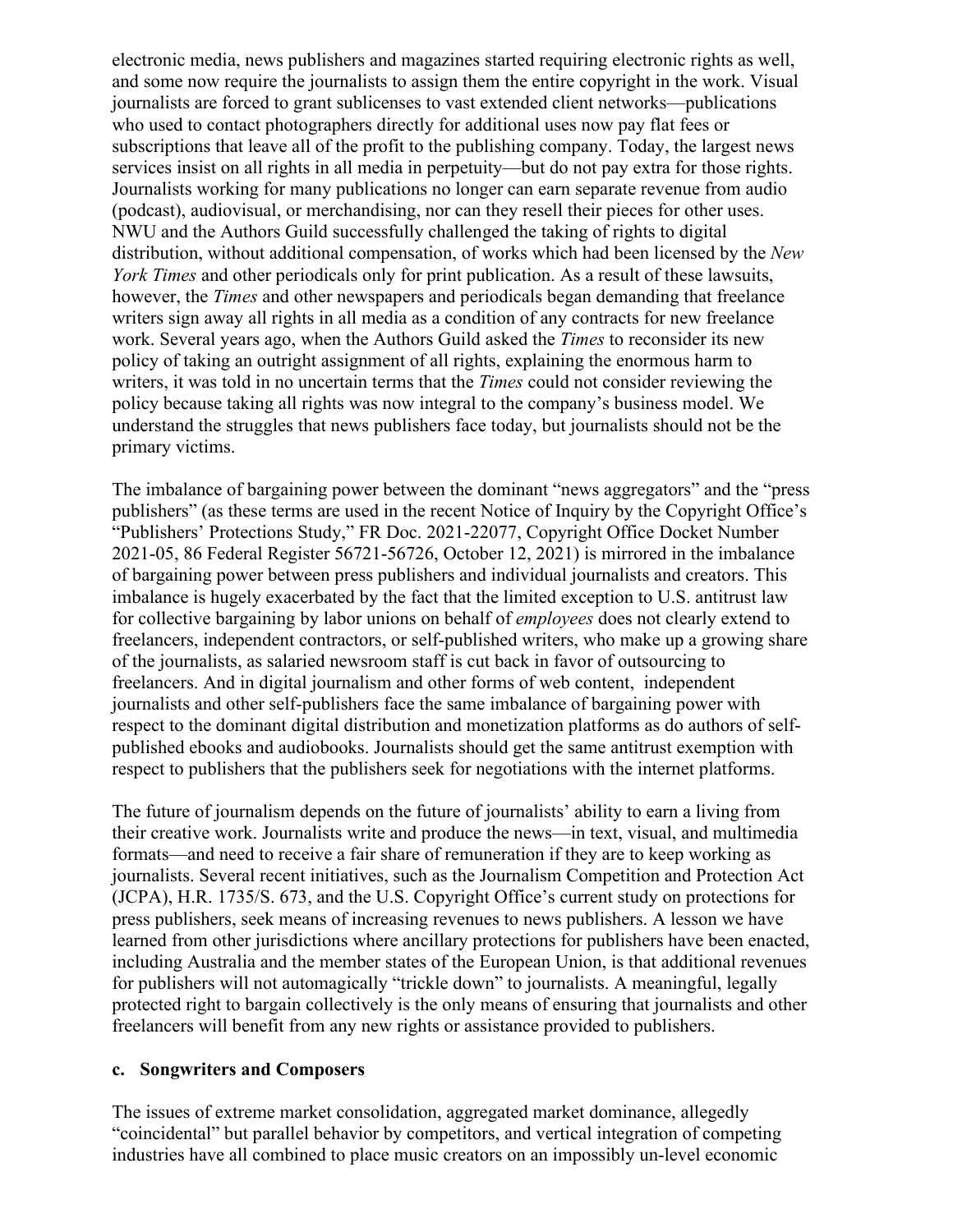playing field in the 2020s. As a result, the bargaining power of individual creators against the few multi-national giants that dominate the music publishing industry is today virtually nil, with the rare exception of "superstar" songwriter/recording artists who are on occasion able to exercise leverage on certain issues in their dual capacities as both the creators and popular performers of music.

The world's three "major" music publishing conglomerates (Universal, Sony and Warner music groups) now control at minimum 72% of world's musical works on a revenue basis.<sup>[4](#page-8-0)</sup> Between them, Universal (32%) and Sony (21%) account for over half the global music market, including recorded music and musical compositions.<sup>[5](#page-8-1)</sup> Frequently, the music publishing arms of these three majors act in ways that parallel one another in the imposition of nearly identically egregious terms in their agreements with music creators, such as in regard to acquiescing to the payment of royalties at 75% of statutory rates by their affiliated recording companies (a decades-long result of consolidation and vertical integration known as the "controlled compositions" dilemma).<sup>[6](#page-8-2)</sup> Under such circumstances, nearly all independent music publishers follow along, in part out of fear of offending the majors.

The vertical integration phenomenon, in fact, produces broad potential conflict of interest problems for music publishers in relation to their bargaining positions on behalf of music creators not only with the publishers' affiliated record companies, but also with the digital distributors of music who maintain close relationships with those record companies. Those conflicts have in many instances resulted in royalty rates and payments to creators far below fair market value. The current battle over "frozen" and reduced royalty rates currently being waged before the Copyright Royalty Board in the "Phonorecords IV" proceedings is a good example of this conundrum.<sup>[7](#page-8-3)</sup> So is the continued dominance of record companies in the division of digital income streams at the expense of songwriters and composers,<sup>[8](#page-8-4)</sup> as is the aggressive steering of performing rights organizations by the major music publishers in ways often in conflict with the interests of creators.

Since the 1976 ruling in which the National Labor Relations Board deregistered the Composers & Lyricists Guild of America (CLGA), removing any right to collective bargaining, U.S. audiovisual composers' musical creations have been deemed works made for hire. This action means that as a condition of engagement, composers are forced to grant producers (the film and television studios) ownership of the copyrights in the works. While foregoing ownership in exchange for benefits such as collective bargaining (salary, working conditions, etc.), retirement and healthcare plans, may be typical of employee status, audiovisual composers are instead classified as independent contractors and therefore access none of these benefits. They lose ownership of their works, as well as the right to any of the standard benefits accorded every other crew and cast member working in the audiovisual industry.

In many ways, the position of composers and songwriters today can be analogized to the bargaining position of individual, assembly line factory workers against the big three U.S. auto makers in days gone by. Grossly unfair market conditions prevailed until those

<span id="page-8-0"></span><sup>4</sup> Se[e https://creativeindustriesnews.com/2021/12/impf-report-shows-the-global-music-publishing-business-](https://creativeindustriesnews.com/2021/12/impf-report-shows-the-global-music-publishing-business-was-worth-e6bn-in-2020-with-indie-music-publishers-accounting-for-e1-68bn/)

<span id="page-8-1"></span>[was-worth-e6bn-in-2020-with-indie-music-publishers-accounting-for-e1-68bn/](https://creativeindustriesnews.com/2021/12/impf-report-shows-the-global-music-publishing-business-was-worth-e6bn-in-2020-with-indie-music-publishers-accounting-for-e1-68bn/)<br>
<sup>5</sup> See https://www.statista.com/statistics/947107/recorded-music-market-worldwide-label/

 $6$  Se[e https://www.ascap.com/help/music-business-101/controlled-composition-clauses](https://www.ascap.com/help/music-business-101/controlled-composition-clauses)

<span id="page-8-3"></span><span id="page-8-2"></span><sup>7</sup> See, [https://thetrichordist.com/2021/10/27/a-potential-solution-in-phono-iv-to-the-streaming-services-lowest-in](https://thetrichordist.com/2021/10/27/a-potential-solution-in-phono-iv-to-the-streaming-services-lowest-in-history-rate-proposals-withdrawing-the-settlement-to-freeze/)[history-rate-proposals-withdrawing-the-settlement-to-freeze/.](https://thetrichordist.com/2021/10/27/a-potential-solution-in-phono-iv-to-the-streaming-services-lowest-in-history-rate-proposals-withdrawing-the-settlement-to-freeze/)<br><sup>8</sup> Se[e https://www.musicbusinessworldwide.com/should-spotify-pay-songwriters-and-publishers-the-same-](https://www.musicbusinessworldwide.com/should-spotify-pay-songwriters-and-publishers-the-same-amount-as-they-do-artists-and-record-labels/)

<span id="page-8-4"></span>[amount-as-they-do-artists-and-record-labels/](https://www.musicbusinessworldwide.com/should-spotify-pay-songwriters-and-publishers-the-same-amount-as-they-do-artists-and-record-labels/)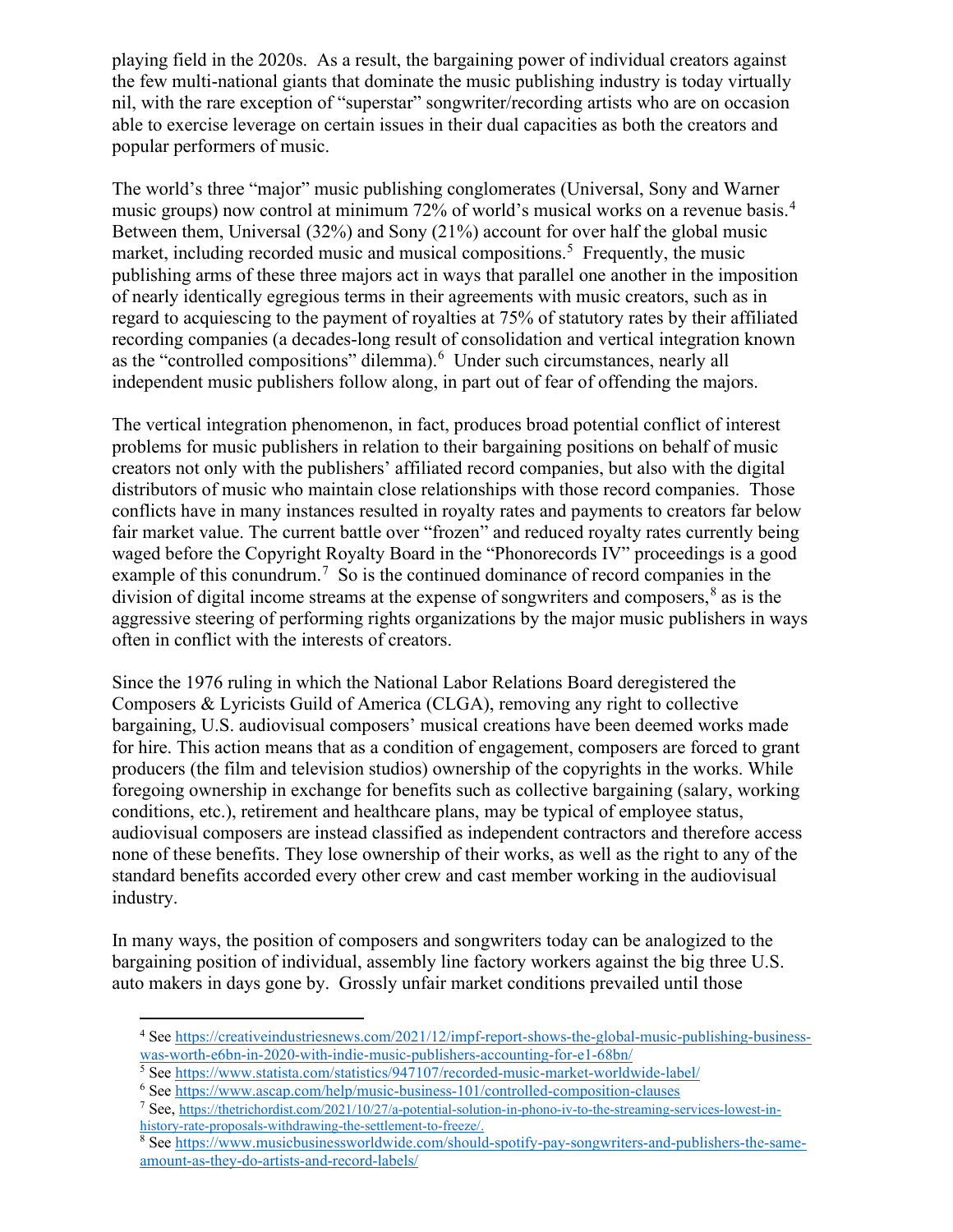individual workers were extended the ability to engage in collective bargaining in at least a limited manner to secure basic, best practice protections and rights. American music creators believe they are entitled to at least consideration of such a solution by the U.S. Government, in an age when it is estimated that the number of songwriters and composers earning a living wage through their craft has been *literally* decimated in the 21<sup>st</sup> century. The issue of "closing the value gap" has recently gained serious support in UK and the European Union,<sup>[9](#page-9-0)</sup> and is deserving of attention in our own country as well as the world's major creator and exporter of musical works.

While most musicians and songwriters don't dedicate themselves to making music solely for money, the simple truth is they can't make music without it. The sustainability of creativity depends on the recognition of the intrinsic *financial* value that musical works bring to so many businesses. This can only be achieved through fair compensation to songwriters and performers, and this can only be obtained by giving composers and songwriters the clear right to collectively bargain.

### **d. Graphic Artists: Designers and Illustrators**

Graphic artists, such as book designers and illustrators, and editorial illustrators and cartoonists, are experiencing many of the same stressors as writers and journalists. Overall, graphic artist have seen their wages stagnate, if not decline, over the past two decades, as reported in the 2003 and 2021 editions of the trade publication, *The Graphic Artists Guild Handbook: Pricing and Ethical Guidelines*. [10](#page-9-1) This decline has accelerated in the past three years: 45% of illustrators reported that their income levels have dropped compared to the previous year, and only 42% state that they are able to support themselves by working full-time as illustrators.<sup>[11](#page-9-2)</sup> Fees commanded in the publishing industry have stagnated or declined precipitously depending on the market. For example, book cover illustrators receive on average as little as 25% of what they did in 2003.<sup>[12](#page-9-3)</sup>

In addition to receiving lower fees for their work, graphic artists are being asked to sign contracts with onerous language, including non-compete clauses, all-rights transfers, terms that skim wages from creative contractors as a condition of submitting an invoice, <sup>[13](#page-9-4)</sup> or licensing terms that transfers rights "in perpetuity." Of particular concern is work made for hire<sup>[14](#page-9-5)</sup> language that not only transfers the entire copyright from the author to the publisher, but also deems the publisher, not the graphic artist, to be the creator of the work and so the artist loses even the ability that all creators otherwise have to reclaim their rights by terminating grants after 35 to 40 years. Although for a project must meet certain standards for

<span id="page-9-1"></span><sup>10</sup> The 11th edition of The Graphic Artists Guild Handbook: Pricing & Ethical Guidelines, page 115 (2003) cites The Creative Group salary listings for illustrators as ranging from \$30,750-\$57,250. In the 16th edition, page 196 (2021) the same source gives a salary range of \$45,500-\$64,250. Had illustrator salaries kept pace with inflation, the 2021salary range would be \$44,269-\$82,419. The Graphic Artists Guild Handbook: Pricing & Ethical Guidelines, 11th edition (2003), page 115. Inflation adjustment was calculated via the Department of Labor CPI Calculator, https://www.bls.gov/data/inflation\_calculator.htm <sup>11</sup> State of Illustration, 6th Edition, [https://www.stateofillustration.com](https://www.stateofillustration.com/)

<span id="page-9-0"></span><sup>9</sup> See https://committees.parliament.uk/work/646/economics-of-music-streaming/news/156593/mps-callfor-a-complete-reset-of-music-streaming-to-fairly-reward-performers-and-creators/; and https://ec.europa.eu/commission/presscorner/detail/en/IP\_21\_1807.

<span id="page-9-3"></span><span id="page-9-2"></span><sup>&</sup>lt;sup>12</sup> From a comparison of book jacket/cover fees in the 11<sup>th</sup> Edition (page 207) and 12<sup>th</sup> edition (page 172) of the Graphic Artists Guild Handbook: Pricing & Ethical Guidelines.

<sup>&</sup>lt;sup>13</sup> Call to Action: Ask McGraw-Hill to Rescind their Freelancers Fee

<span id="page-9-5"></span><span id="page-9-4"></span>https://graphicartistsguild.org/ask-mcgraw-hill-to-rescind-their-freelancers-fee/

<sup>14</sup> Work for hire in the design world, https://bookmachine.org/2021/11/29/work-for-hire-in-the-designworld-an-interview-with-rebecca-blake-of-the-graphic-artists-guild/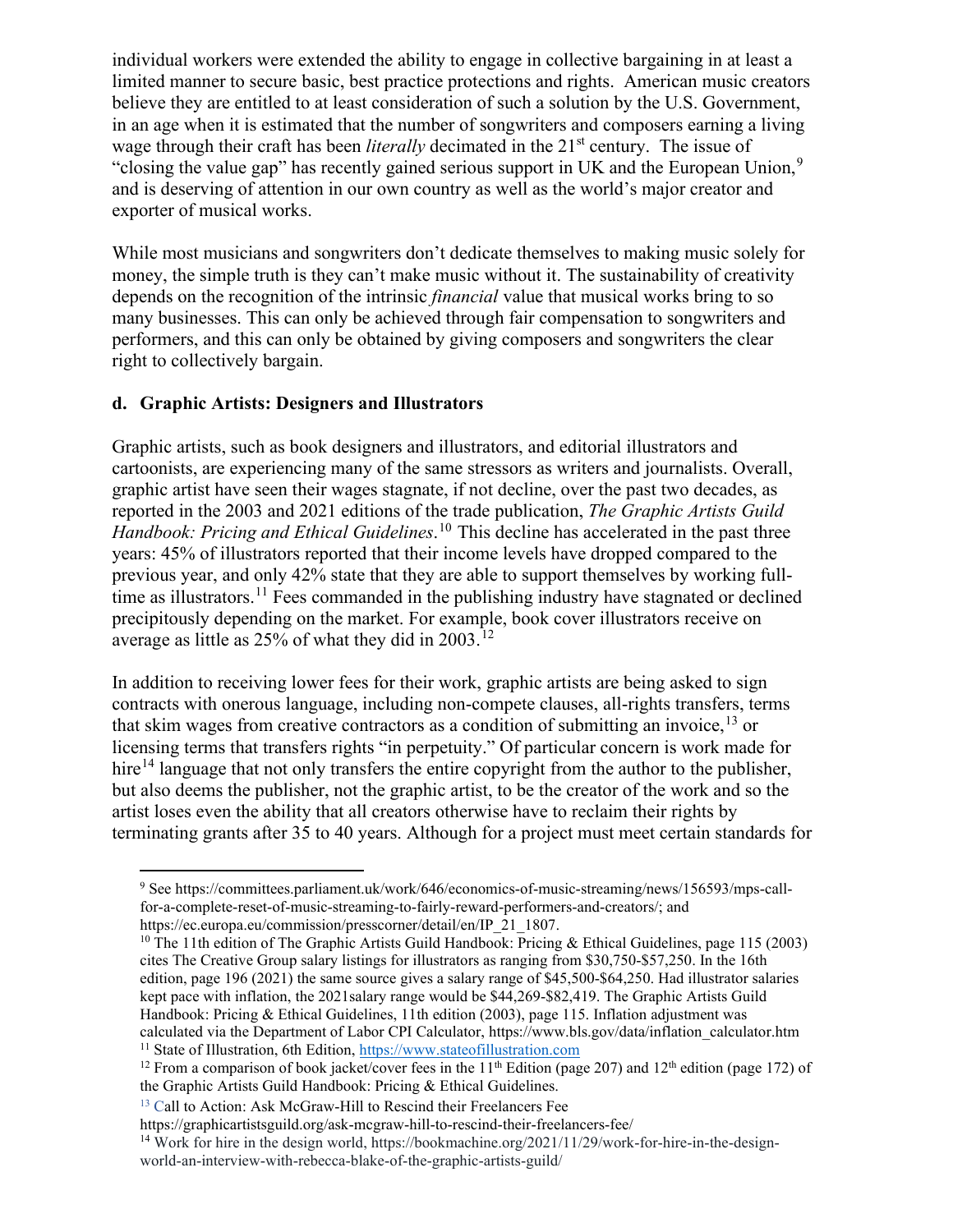the work product to be considered work made for hire,<sup>[15](#page-10-0)</sup> Graphic Artists Guild members report that such language is becoming commonplace in contracts even when the project does not meet the required standards.

A large concern for graphic artists is that as such practices become normalized by large clients such as major publishers, small clients such as self-publishing authors and small independent presses pick up this language and introduce it into their own contracts. The graphic artist is squeezed at all points in their client roster.

## **Collective Bargaining for Creative Professionals: Proposed Legislation**

We have prepared three draft pieces of legislation (set forth below) that would clearly allow professional creators to collectively bargain, and we ask for your support in ensuring that Congress enacts one of them. While we appreciate that you are seeking ways to improve enforcement to assist workers and to remedy the problem of worker misclassification, freelance laborers who are correctly classified and wish to remain freelancers desperately need a legislative correction to allow them to collectively bargain. Our proposals are, in order of priority: (1) an amendment to the National Labor Relations Act that would add "professional creative workers" to section 7 of the NLRA (the provision that allows "employees" to bargain collectively and engage in other concerted activities for the purpose of collective bargaining or other mutual aid or protection); (2) a stand-alone antitrust exemption for professional creative workers; and (3) amendments to section 101 of the 2021 Protecting the Right to Organize (PRO) Act (H.R. 842) to cover professional creative workers.

## **1. DRAFT AMENDMENT TO THE NATIONAL LABOR RELATIONS ACT TO ALLOW FREELANCE CREATORS TO COLLECTIVELY BARGAIN.**

# **SECTION 1. SHORT TITLE.**

This Act may be cited as the Freelance Author and Artist Labor Act ("FAALA") of 2022.

**SECTION 2.** Section 2 of the National Labor Relations Act [\(29 U.S.C. 152\)](http://uscode.house.gov/quicksearch/get.plx?title=29§ion=152) is amended by adding at the end the following:

"15. The term "professional creative worker" means an individual who provides labor or work product as part of his or her profession on an individual basis (or through a "loan-out" or other entity created to solely to represent the individual creator for purposes of entering into such contracts) under contract and on a freelance basis for present or future compensation in any of the following professions:

(a) writers, including authors, playwrights, screenwriters, journalists, copywriters, or digital media writers and creators;

(b) visual artists, including without limitation fine artists, graphic designers, photographers, photojournalists, animators, illustrators, industrial product designers, interior designers, and fashion designers;

(c) songwriters, composers, and librettists;

(d) performing artists and the artisans within their fields, including without limitation musicians, recording artists, dancers, choreographers, actors, dramatists, puppeteers, and circus artists; and

<span id="page-10-0"></span><sup>&</sup>lt;sup>15</sup> Works Made for Hire, Copyright Office Circular 9, https://www.copyright.gov/circs/circ09.pdf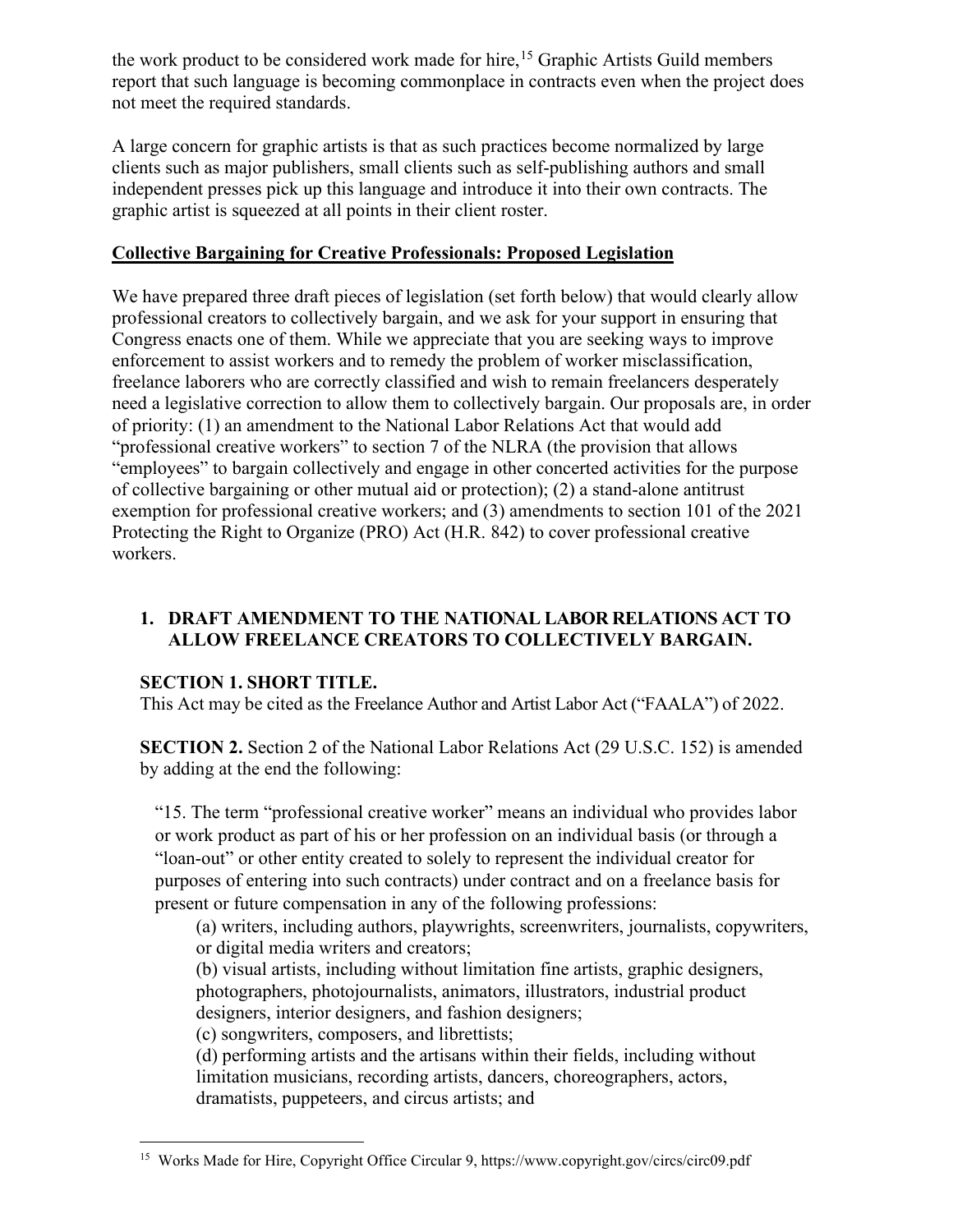(e) videographers and filmmakers."

**SECTION 3.** Section 7 of the National Labor Relations Act [\(29 U.S.C. 157\)](http://uscode.house.gov/quicksearch/get.plx?title=29§ion=152) is amended by adding "and professional creators" in the first line after "Employees."

## 2. **APPLICATION OF ANTITRUST LAWS TO THE BARGAINING ACTIVITIES OF FREELANCE CREATORS**

## **SECTION 1. SHORT TITLE.**

This Act may be cited as the Freelance Author and Artist Freedom Act ("FAAFA") of 2022.

## **SECTION 2. APPLICATION OF ANTITRUST LAWS TO FREELANCE WRITERS, ARTISTS, AND SONGWRITERS**

The antitrust laws shall apply to Professional Freelance Creative Workers for purposes of negotiating the terms and conditions of contracts for the creation of copyrightable content to publishers or distributors of their works (collectively "publishers") in the same manner as such laws apply to collective bargaining by employees to organize, mutually support one another, and engage in collective bargaining with publishers.

# **SECTION 3. DEFINITIONS.**

For purposes of this Act:

- (i) The term "antitrust laws" has the meaning given it in subsection (a) of the first section of the Clayton Act (15 U.S.C. 12(a)), except that such term includes section 5 of the Federal Trade Commission Act (15 U.S.C. 45) to the extent such section 5 applies to unfair methods of competition.
- (ii) The term "professional creative worker" means an individual who provides labor or work product as part of his or her profession on an individual basis (or through a "loan-out" or other entity created to solely to represent the individual creator for purposes of entering into such contracts) under contract and on a freelance basis for present or future compensation in any of the following professions:

(a) writers, including without limitation authors, playwrights, screenwriters, journalists, copywriters, or digital media writers and creators;

(b) visual artists, including without limitation fine artists, graphic designers, photographers, photojournalists, animators, illustrators, industrial product designers, interior designers, and fashion designers;

(c) songwriters, composers, and librettists;

(d) performing artists and the artisans within their fields, including without limitation musicians, recording artists, dancers, choreographers, actors, dramatists, puppeteers, and circus artists; and

- (e) videographers and filmmakers."
- (iii) The term "publisher'' means a person that produces or distributes any publication, periodical, magazine, newspaper, book, manual, advertising materials, website,